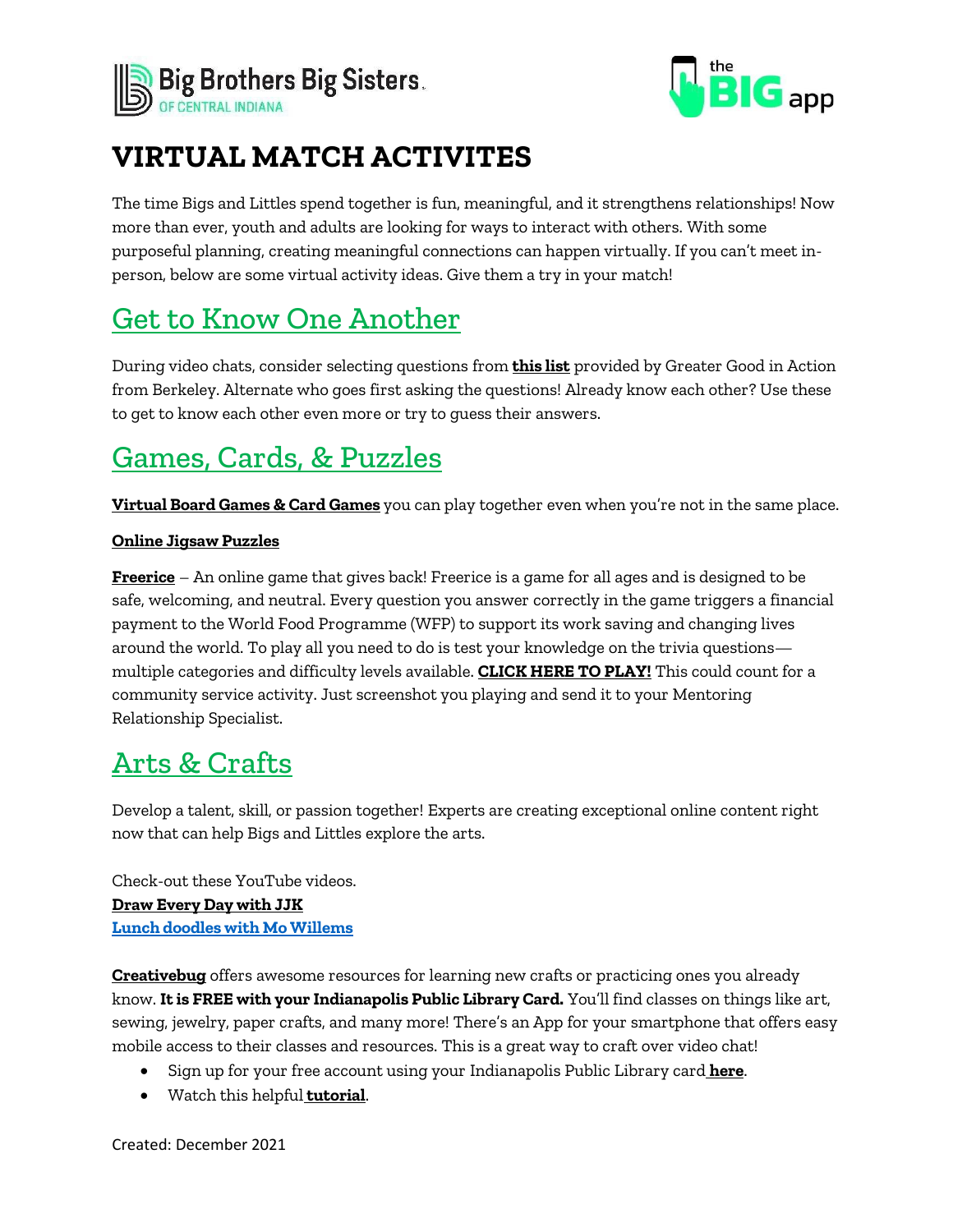



## Virtual Field Trips

Navigate through any of these virtual exploration sites at the same time and discuss!

**[Tour the San Diego Zoo](https://kids.sandiegozoo.org/)** & **[Animal Live Cams](https://kids.sandiegozoo.org/videos)**

**[Smithsonian National Zoo: At Home Activities](https://nationalzoo.si.edu/education/educational-activities-you-can-do-home)** & **[More Animal Live Cams](https://nationalzoo.si.edu/webcams)**

**Virtual [Trip to the Moon](https://moon.nasa.gov/)** & **[Tour Mars](https://accessmars.withgoogle.com/)**

**[Tour The Great Wall of China](https://www.thechinaguide.com/destination/great-wall-of-china)**

**[Tour Yellowstone National Park](https://www.nps.gov/yell/learn/photosmultimedia/virtualtours.htm)**

**[Tour the White House](https://www.360virtualtour.co/portfolio/the-white-house-google-virtual-tour/)**

### Virtual Escape Rooms

Escape Rooms help build problem-solving skills. Search **[HERE](https://www.dazzlingdailydeals.com/free-virtual-escape-rooms-online-for-kids/)** for more options.

**[Harry Potter Themed Escape Room](https://docs.google.com/forms/d/e/1FAIpQLSflNxNM0jzbZJjUqOcXkwhGTfii4CM_CA3kCxImbY8c3AABEA/viewform)**

**Jumanji [Escape Room](https://docs.google.com/forms/d/e/1FAIpQLSdrB5QoaGlHtSnRfsJW4yNny4F9c4bTCs8NkWgMEZeycUA3PQ/viewform?fbclid=IwAR3c4VO7wGB28EKqRMDJJNyUAuZmTlmdUaZjLftNCsKCg4NxACErRxccv54)**

**[Alice in Wonderland Escape Room](https://docs.google.com/forms/d/e/1FAIpQLSc4-g_PdCdGnThONdtmbQZdfIG1tfy_L2PedFrN-uCnN5nDlg/viewform?fbclid=IwAR0qpu6UNmrlFHQFIn6psa-viWmieMEjPoMUGdWfnwWZBuocZFTDyV8RLvg)**

**[Spy Apprentice Escape Room](https://docs.google.com/forms/d/e/1FAIpQLSdelL0PKnOdBc0v3kO_O71ufpLq5pZogq7sER-GqPE71Ttbbw/viewform?fbclid=IwAR29rVHWlmmdH3jyjSHjgZ_gomV9oVC65_4aNjcyYEENNGDeuaY5ffY1ZZw)**

**[Asteroid Collision Escape Room](https://sites.google.com/view/asteroidcollision4and5/home)**

### Fitness Activities

Yoga Classes on **[The Learning Exchange](https://bbbs.csod.com/client/bbbs/default.aspx)**

Log into **[The Learning Exchange](https://bbbs.csod.com/client/bbbs/default.aspx)** (TLE) and search "yoga." You'll find over 40 hours of guided classes for all ages and levels. If you have trouble logging into The Learning Exchange, ask your Mentoring Relationship Specialist for help!

YouTube has many options to choose from:

**[Body Positive Hip Hop Class](https://www.youtube.com/watch?v=zDaXybmMQy8)**

**[Guided HIIT Workout for Kids](https://www.youtube.com/watch?v=fomkRYcl_mo)**

**[POPSUGAR Fitness](https://www.youtube.com/c/POPSUGARFitness)**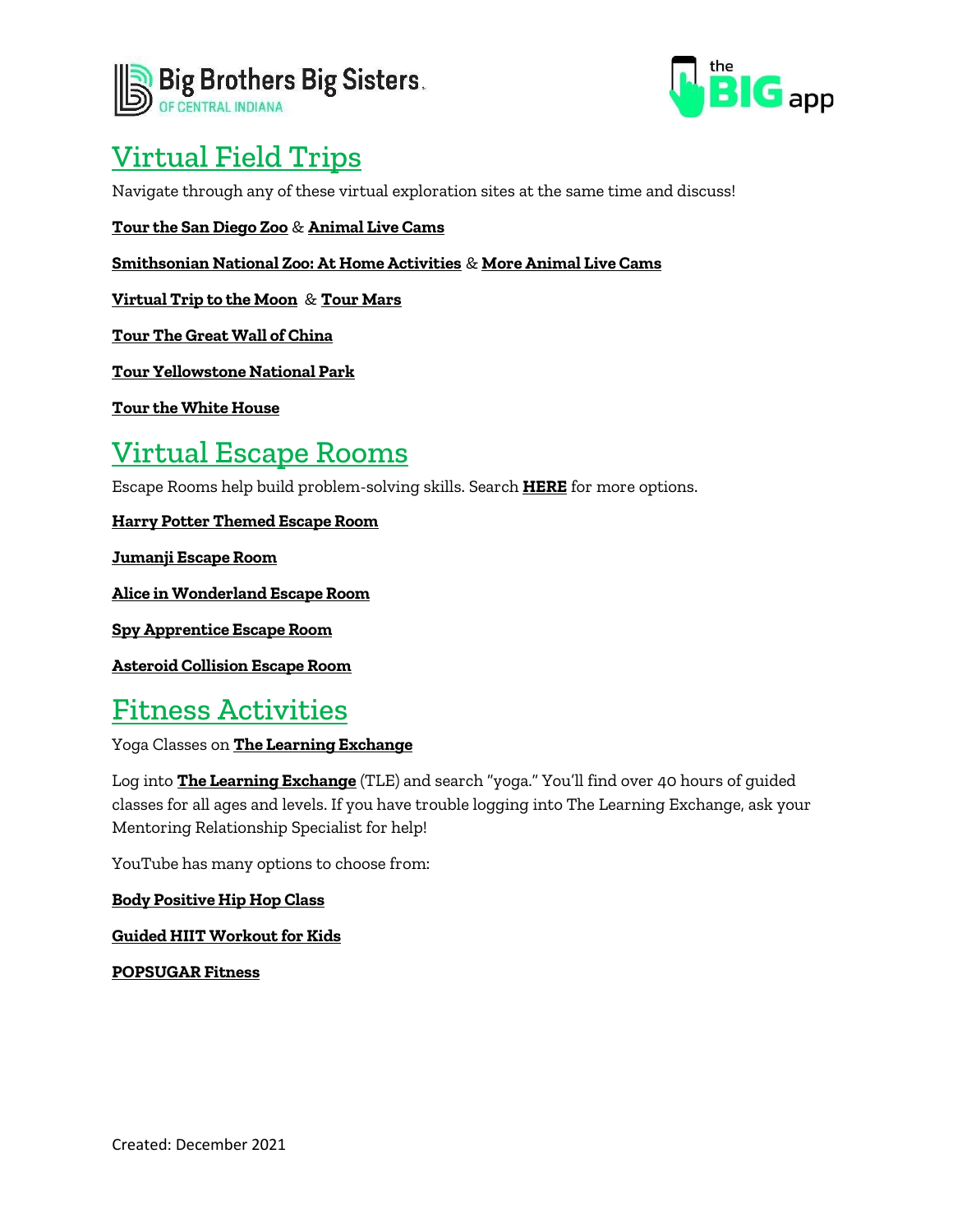



### Educational Activities

**[Kahn Academy](https://www.khanacademy.org/)** offers free world-class education for anyone. Practice exercises and instructional videos for grades K-12. Kahn Academy also offers test prep!

This course is a fun one for matches to do together: **[Disney's Imagineering in a box](https://www.khanacademy.org/humanities/hass-storytelling).** Learn what it takes to imagine, design, and engineer your own theme park!

#### **[Home-based Science Experiments](https://www.edhesive.com/)**

#### **[News Magazine for Kids](https://youngzine.org/)**

## Mental Health Activities

**[Calm Breathing | Bubble Breathing](https://www.youtube.com/watch?v=uxayUBd6T7M)** is a tool to use anywhere, anytime. This technique teaches us how to slow our breathing when we're feeling anxious or stressed. It can help us calm and feel a sense of control.

A **[Gratitude Journal](https://www.mayoclinichealthsystem.org/-/media/local-files/eau-claire/documents/miscellaneous/gratitude-journal-undated.pdf?la=en&hash=183EC409D15AF52D76A27160A736F6B1)** is a helpful tool to create more positive and hopeful thinking. Having a positive outlook on life helps improve your mental well-being. You can print a FREE Gratitude Journal through the Mayo Clinic. Consider printing or purchasing a journal to drop-off to your Little. Make time to talk about your entries together.

**[Create a digital Vision Board](https://www.psychologytoday.com/us/blog/click-here-happiness/202103/what-is-vision-board-and-why-make-one)**. Vision Boards help us imagine what our positive future could look like. Envisioning a positive future helps us; reflect, gain self-awareness, increase positive emotions and optimism. Check out **[Canva Free](https://www.canva.com/templates/?query=vision-board)** for websites and templates or see more options **[HERE.](https://www.developgoodhabits.com/online-vision-board/)**

## Fun Apps for Smartphones

Download these fun apps from your smartphone's app store. Be sure to choose ones both Bigs and Littles can download!

GamePigeon – A collection of 2-player games to use with iMessage

Duolingo – Learn a new language together

DragonBox – Math fun for all levels

Spelling Stage – A fun game with spelling, vocabulary, reading, and writing

Free Flow – Puzzle game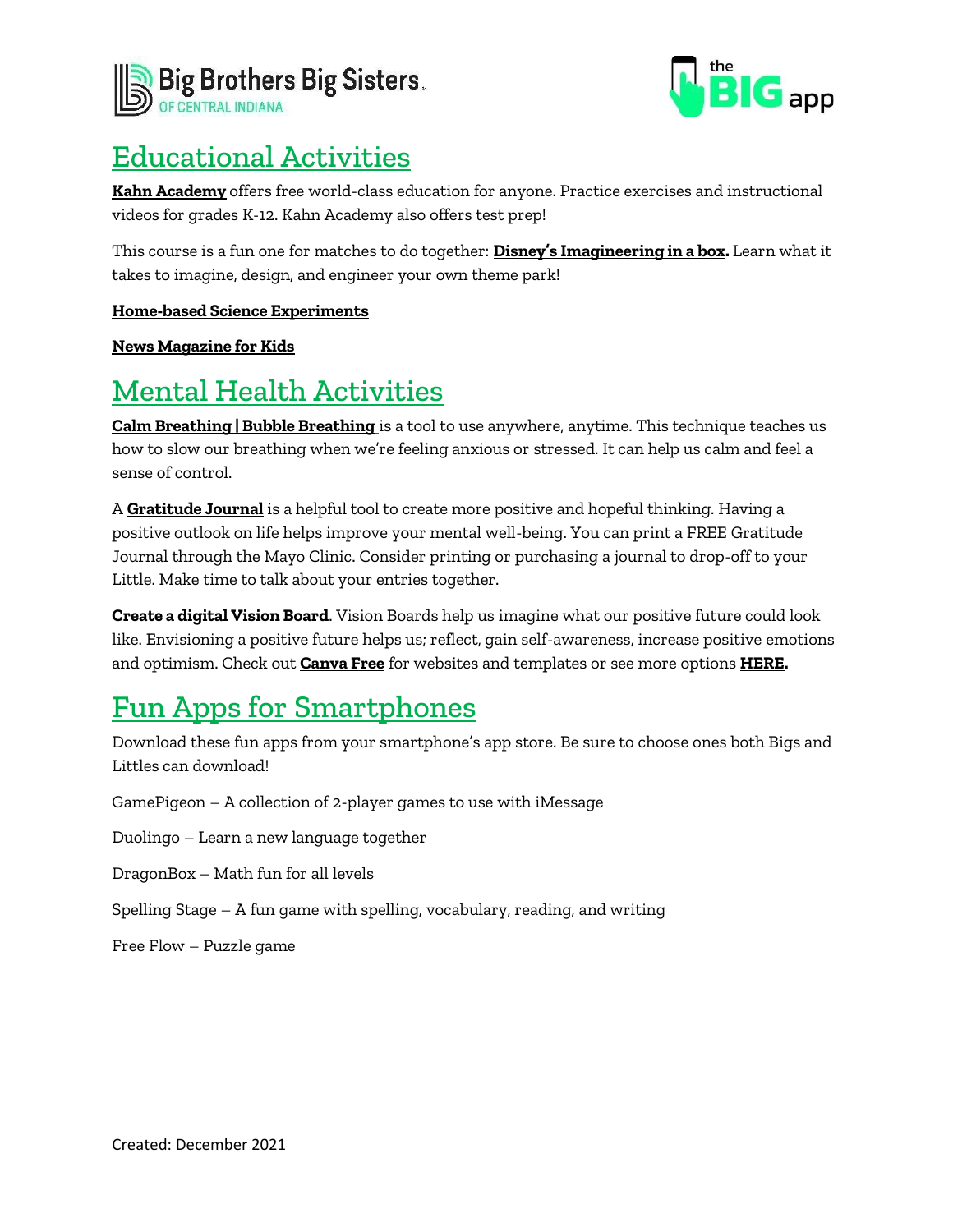



# Looking for More Ideas?

Your Mentoring Relationship Specialist is a great resource for more ideas. They're just a call or text away.

Check out the Events tab of **The BigApp** for upcoming virtual activities hosted by BBBSCI.

Join the **BBBSCI Bigs Facebook Group** to connect with other Bigs and share ideas.

Make or eat **dinner together** over video chat.

**Watch a show or movie** on Netflix and **talk about** it afterward.

Build **Legos** together over video chat.

**Color** together while listening to your favorite music or song. Take turns picking the tunes.

Start **a virtual book club**. Either just the two of you or invite other Bigs & Littles to join!

Set a couple accomplishable **goals** for you to work on at home. Set weekly check-ins to see how it's going. (Ex. Read a book, Practice cooking, Achieve an exercise goal, etc.)

Talk to your Little about ways to **practice self-care**. (Ex. wash hands, limit screen time, exercise/meditate/practice mindfulness, talk to people who care about you)

Create a **Virtual Mentoring Plan.** Bigs and Littles agree on a calendar, timeline, and best ways to stay in-touch. Key talking points should include expectations from both of you, schedule weekly check-ins, and decide if it's by text, video chat, email, or over the phone.

## Technology Options

A variety of video conferencing software exists that Bigs and Littles can use for interaction. Find a virtual platform that both Big and Little are most comfortable using and make that your go-to software for video chatting.

- Zoom
- Facetime
- Facebook Messenger for Kids
- MS Teams
- WhatsApp